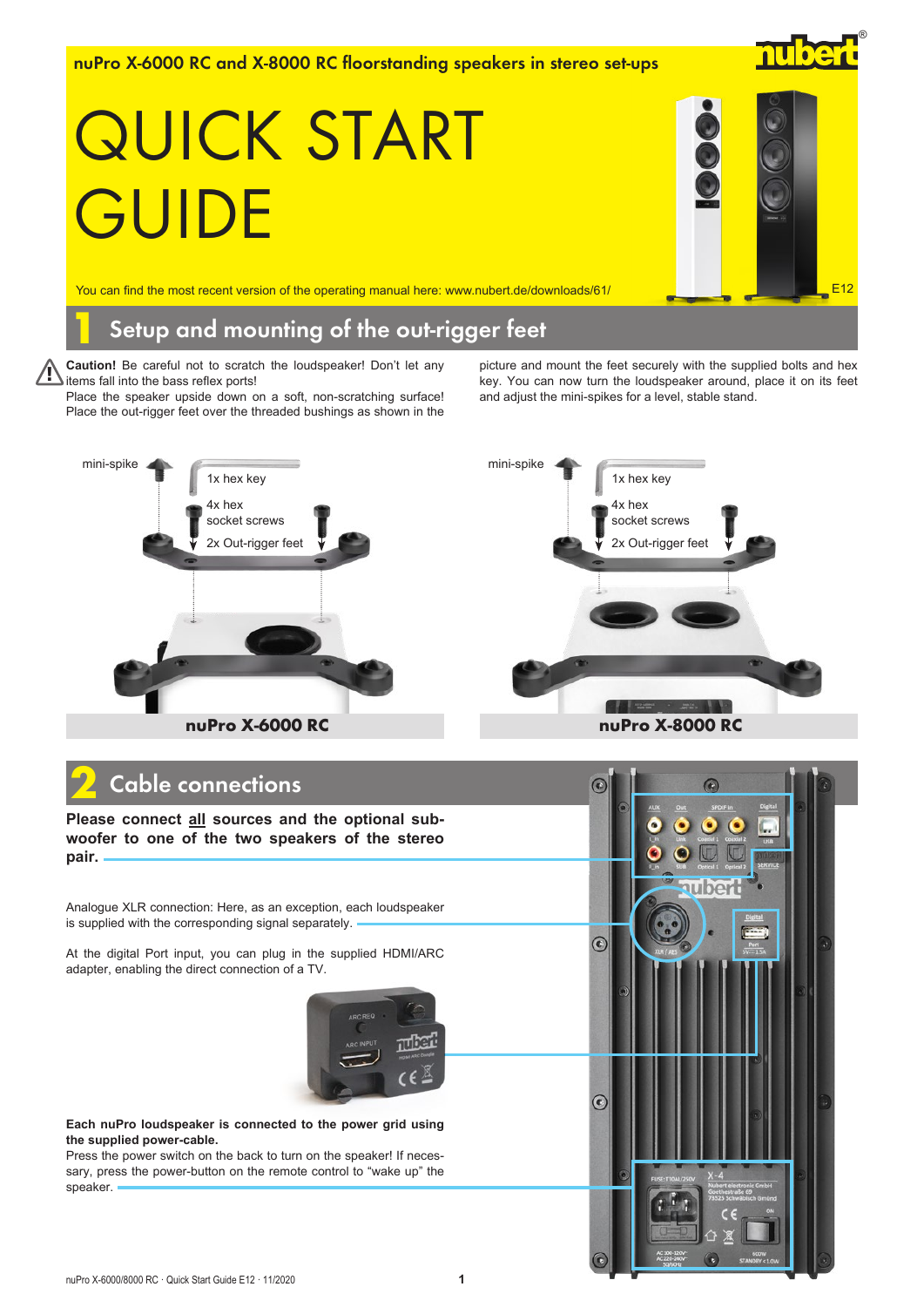**The speaker you connected your sources to must be set as the Master speaker.**

The master speaker controls and passes the correct audio signal on to the second (slave-)speaker.

In order to achieve this, the speakers must be connected to each other. The connection can be either wired or wireless. After the connection has been made, you won't need to make any changes to the settings on the slave-speaker.

## Option A – wired connection

Connect the included coaxial cable between the orange coloured *Link Out* connector on the Master speaker and the *SPDIF in* Coaxial 1 connector on the Slave speaker.

The slave speaker configures itself automatically.



### Option B – wireless connection

If a wired connection between the two speakers isn't possible or wanted, you have the option to connect the two speakers wirelessly.

**Each speaker must be individually set as Master or Slave in the setup-menu of each loudspeaker. This is done using the control pad next to the display.**

➀After turning on the nuPro speaker, the display will show you the set volume and input. This is the the Volume sub-menu, press  $\bigotimes$ to return to the main menu.

 $(2)$  Press  $\bullet$  3 times to get to the **setup** menu.

 $\textcircled{3}$  Press  $\textcircled{5}$  to enter the setup menu; the display will now show pair.

 $(4)$  Use the  $\bullet$  key to select either:

• wls master for your Master speaker

• wls slave for your Slave speaker

Confirm your selection with the  $\bigcirc$  key in the middle of the control pad.

➄ While establishing the connection to the other speaker, the display on each speaker will show connecting. Once the connection is established, the displays will briefly show connected and the  $\left(\left(\left(-\right)\right)\right)$  symbol will be shown permanently in the display of the Master speaker.

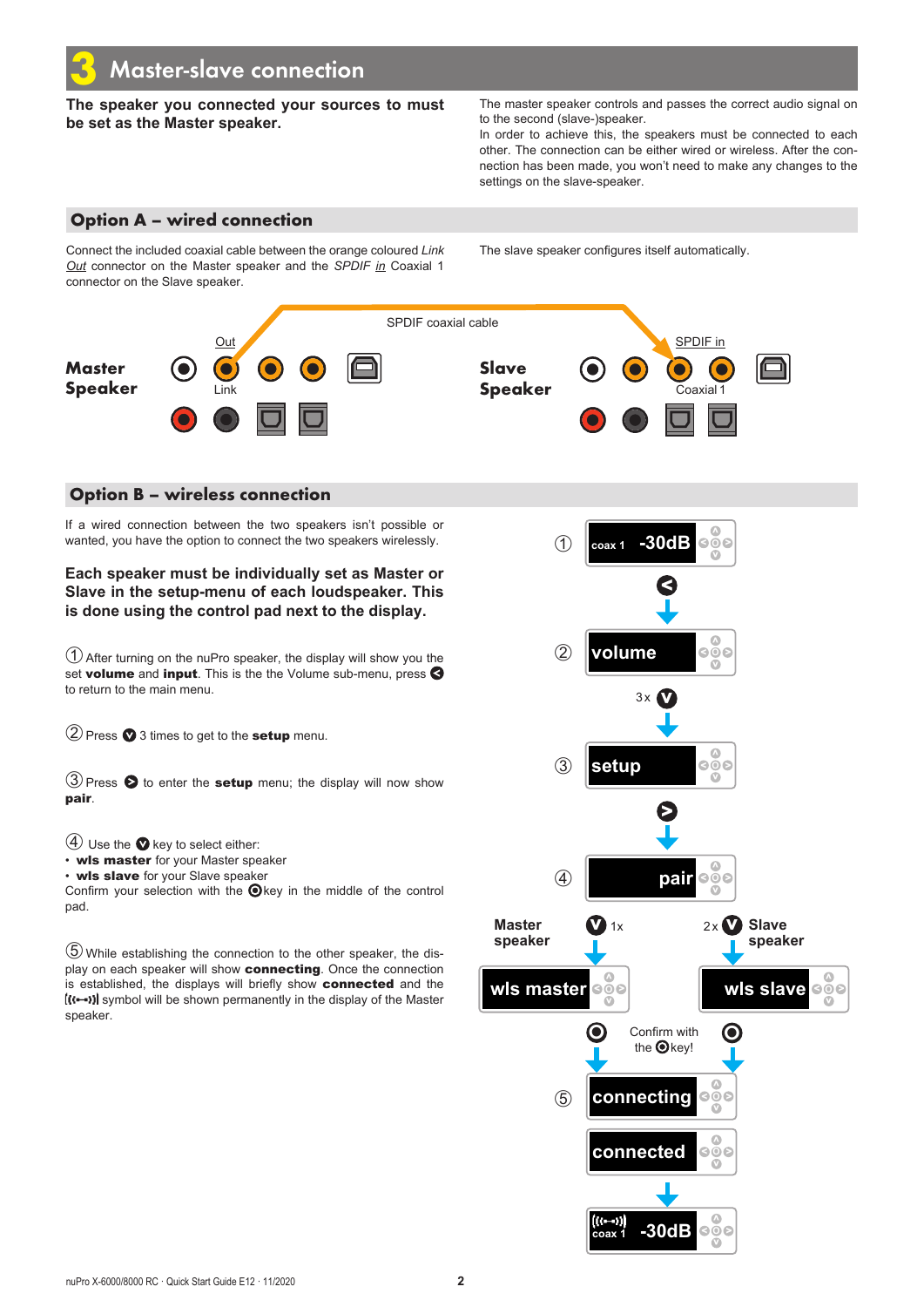# **Channel selection**

## **Finally, you may have to change the default channel settings. If the left speaker is your Master speaker, you can skip this step.**

If your Master speaker is the right speaker you need to change the settings as follows:

 $\bigcirc$  Press  $\bigcirc$  to enter the main menu

➁Navigate to the channel menu

③ Press ● to enter the channel menu and the ● key until right ch is shown in the display. You don't need to confirm the selection.

Your Master speaker will now play back the right channel. Your Slave speaker will be automatically configured to play back the left channel.



# Source selection

### **You can now select your preferred source; the easiest way to do this is to use the remote control.**

The remote control has 6 buttons for source selection. Pressing a key repeatedly toggles between its two sources as shown below: